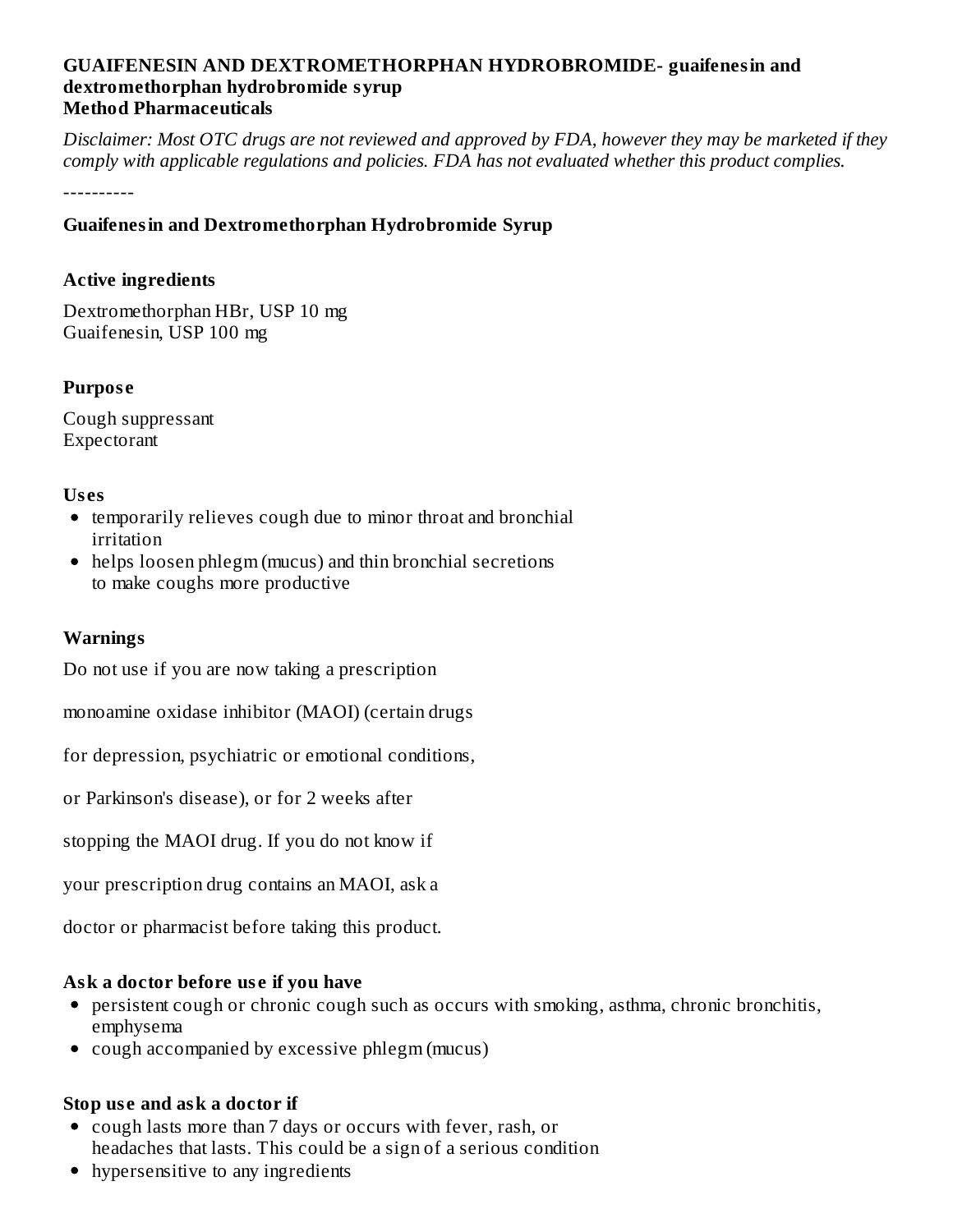# **If pregnant or breast-feeding,**

ask a health professional before use.

# **Keep out of reach of children.**

In case of overdose, get medical help or contact a Poison Control Center right away.

### **Directions**

do not take more than 6 doses in any 24-hour period. **This adult product is not intended for us e in children under 12 years of age**

| adults and children 12 years and over | 2 teaspoonfuls (TSP) every 4 hours |  |  |
|---------------------------------------|------------------------------------|--|--|
| children under 12 years               | <b>DO NOT USE</b>                  |  |  |

### **Inactive ingredients**

Citric Acid Anhydrous, USP; Sodium Citrate Dihydrate, USP; Sodium Saccharin, USP; Propylene Glycol, USP; Grape Flavor; Sorbitol Solution, USP; Glycerin, USP; Maltitol Solution, NF

# **Other information**

• store at room temperature 20°-25°C (68°-77°F)

### **Questions**

1-877-250-3427

# **Principal Display Panel**

Method Pharmaceuticals NDC 58657-505-08 Guaifenesin and Dextromethorphan Hydrobromide Syrup 100 mg/10 mg/5 mL Expectorant Cough Suppressant Grap Flavor **Non Drowsy • Alcohol Free** FOR AGES 12 AND UP **8 fl. oz. (237 mL)** Manufactured For: Method Pharmaceuticals, LLC Fort Worth, TX 76118 Rev. 06/2016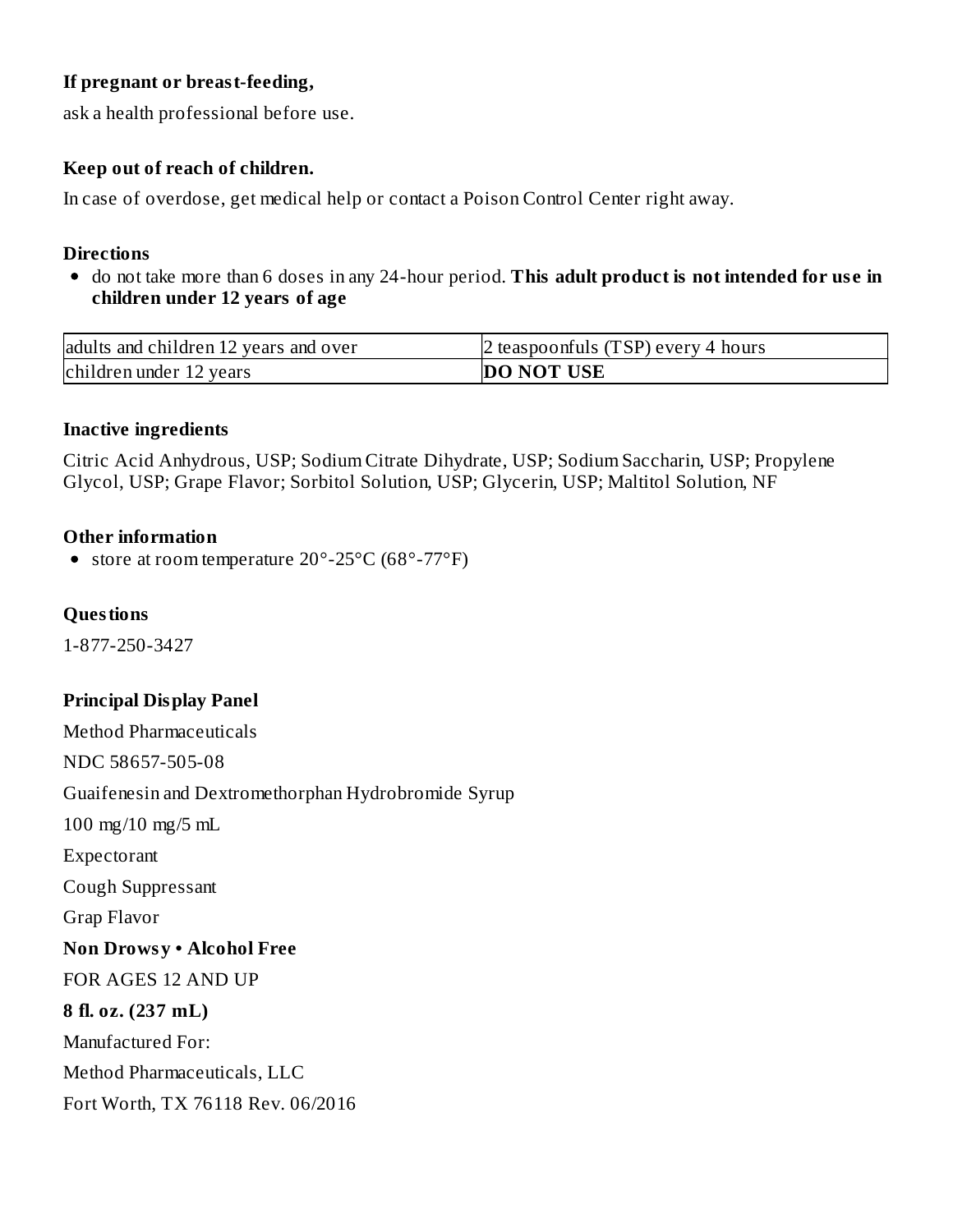

# **GUAIFENESIN AND DEXTROMETHORPHAN HYDROBROMIDE**

guaifenesin and dextromethorphan hydrobromide syrup

| <b>Product Information</b>                                                                                                                 |                |                    |  |                      |               |  |  |
|--------------------------------------------------------------------------------------------------------------------------------------------|----------------|--------------------|--|----------------------|---------------|--|--|
| Product Type                                                                                                                               | HUMAN OTC DRUG | Item Code (Source) |  |                      | NDC:58657-505 |  |  |
| <b>Route of Administration</b>                                                                                                             | ORAL           |                    |  |                      |               |  |  |
|                                                                                                                                            |                |                    |  |                      |               |  |  |
|                                                                                                                                            |                |                    |  |                      |               |  |  |
| <b>Active Ingredient/Active Moiety</b>                                                                                                     |                |                    |  |                      |               |  |  |
| <b>Ingredient Name</b><br><b>Basis of Strength</b>                                                                                         |                |                    |  | <b>Strength</b>      |               |  |  |
| DEXTROMETHORPHAN HYDROBROMIDE (UNII: 9D2RTI9KYH)<br><b>DEXTROMETHORPHAN</b><br>(DEXTROMETHORPHAN - UNII:7355X3ROTS)<br><b>HYDROBROMIDE</b> |                |                    |  | $10$ mg<br>in $5mL$  |               |  |  |
| GUAIFENESIN (UNII: 495W7451VQ) (GUAIFENESIN - UNII:495W7451VQ)<br><b>GUAIFENESIN</b>                                                       |                |                    |  | $100$ mg<br>in $5mL$ |               |  |  |
|                                                                                                                                            |                |                    |  |                      |               |  |  |
| <b>Inactive Ingredients</b>                                                                                                                |                |                    |  |                      |               |  |  |
| <b>Ingredient Name</b>                                                                                                                     |                |                    |  |                      | Strength      |  |  |
| <b>GLYCERIN</b> (UNII: PDC6A3C0OX)                                                                                                         |                |                    |  |                      |               |  |  |
| MALTITOL (UNII: D65DG142WK)                                                                                                                |                |                    |  |                      |               |  |  |
| <b>SACCHARIN SO DIUM (UNII: SB8ZUX40TY)</b>                                                                                                |                |                    |  |                      |               |  |  |
| PROPYLENE GLYCOL (UNII: 6DC9Q167V3)                                                                                                        |                |                    |  |                      |               |  |  |
| <b>ANHYDROUS CITRIC ACID (UNII: XF417D3PSL)</b>                                                                                            |                |                    |  |                      |               |  |  |
| TRISO DIUM CITRATE DIHYDRATE (UNII: B22547B95K)                                                                                            |                |                    |  |                      |               |  |  |
| <b>SORBITOL</b> (UNII: 506T60A25R)                                                                                                         |                |                    |  |                      |               |  |  |
|                                                                                                                                            |                |                    |  |                      |               |  |  |
| <b>Product Characteristics</b>                                                                                                             |                |                    |  |                      |               |  |  |

| Color | <b>Score</b> |
|-------|--------------|
|       |              |